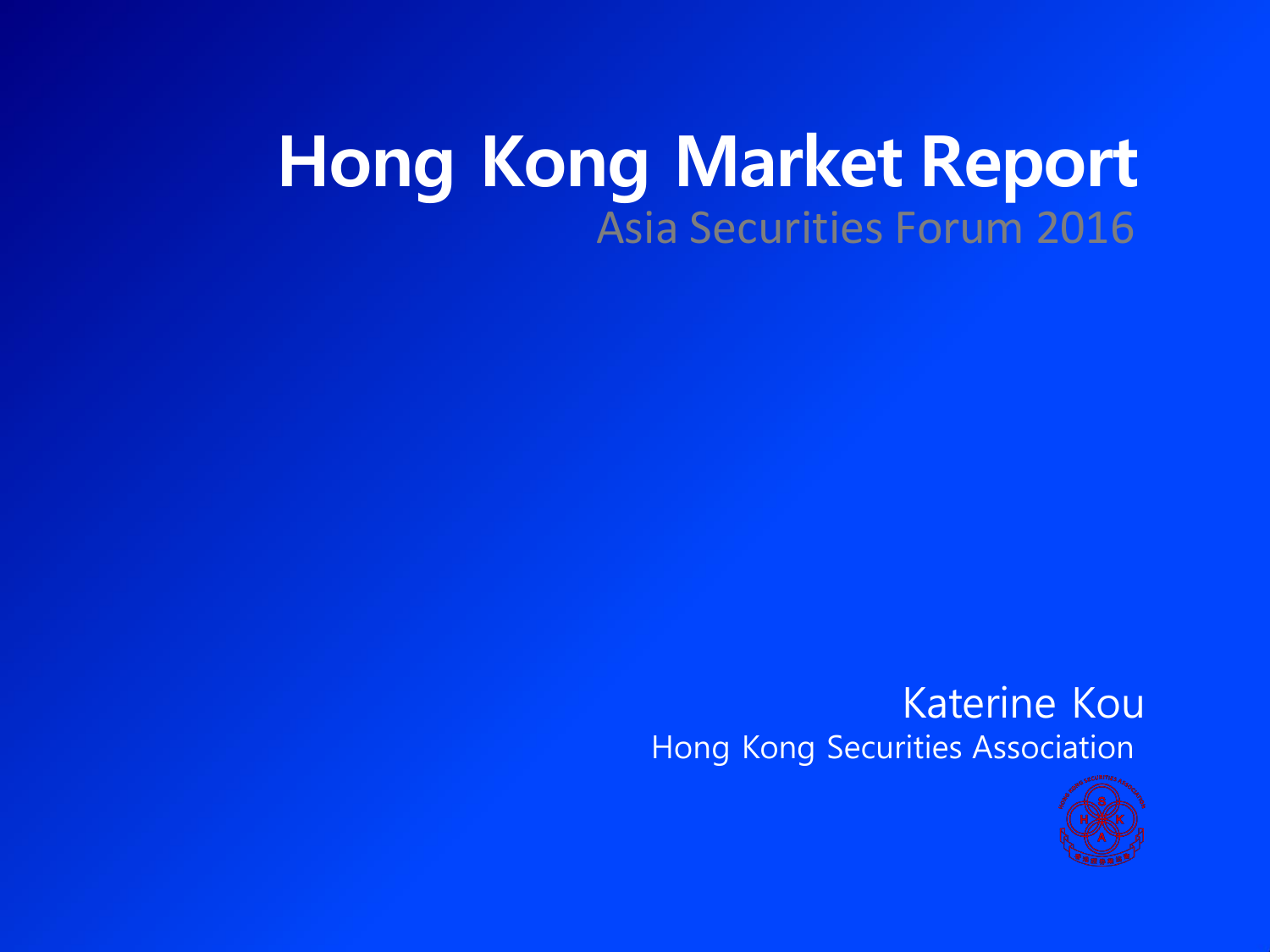## **ECONOMIC PERFORMANCE**



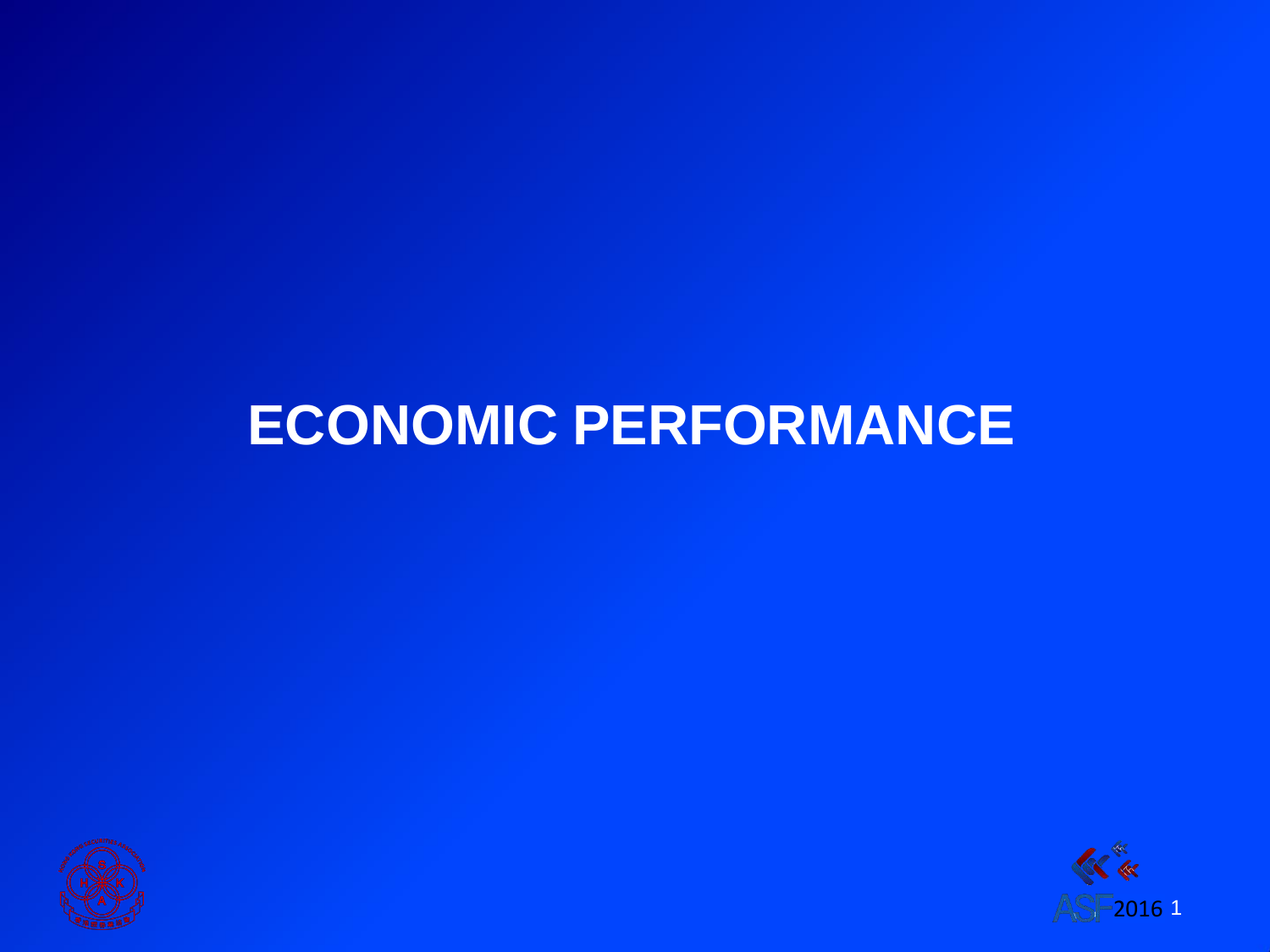### **Key Economic Indicators**

|                                                   | 2013  | 2014   | 2015   | <b>2016Q2</b> |
|---------------------------------------------------|-------|--------|--------|---------------|
| GDP(yoy, %)                                       | 3.1   | 2.7    | 2.4    | 1.7           |
| CPI (yoy, %)                                      | 4.3   | 4.4    | 3.0    | 2.6           |
| Unemployment rate (%)                             | 3.4   | 3.3    | 3.3    | 3.4           |
| Foreign reserve (US\$ billion)                    | 311.2 | 328.5  | 358.8  | 360.7         |
| <b>Overall Balance of Payments (HK\$ billion)</b> | 57.89 | 139.09 | 282.00 | $-16.09$      |

Source: Census and Statistics Department, the HKSAR Government



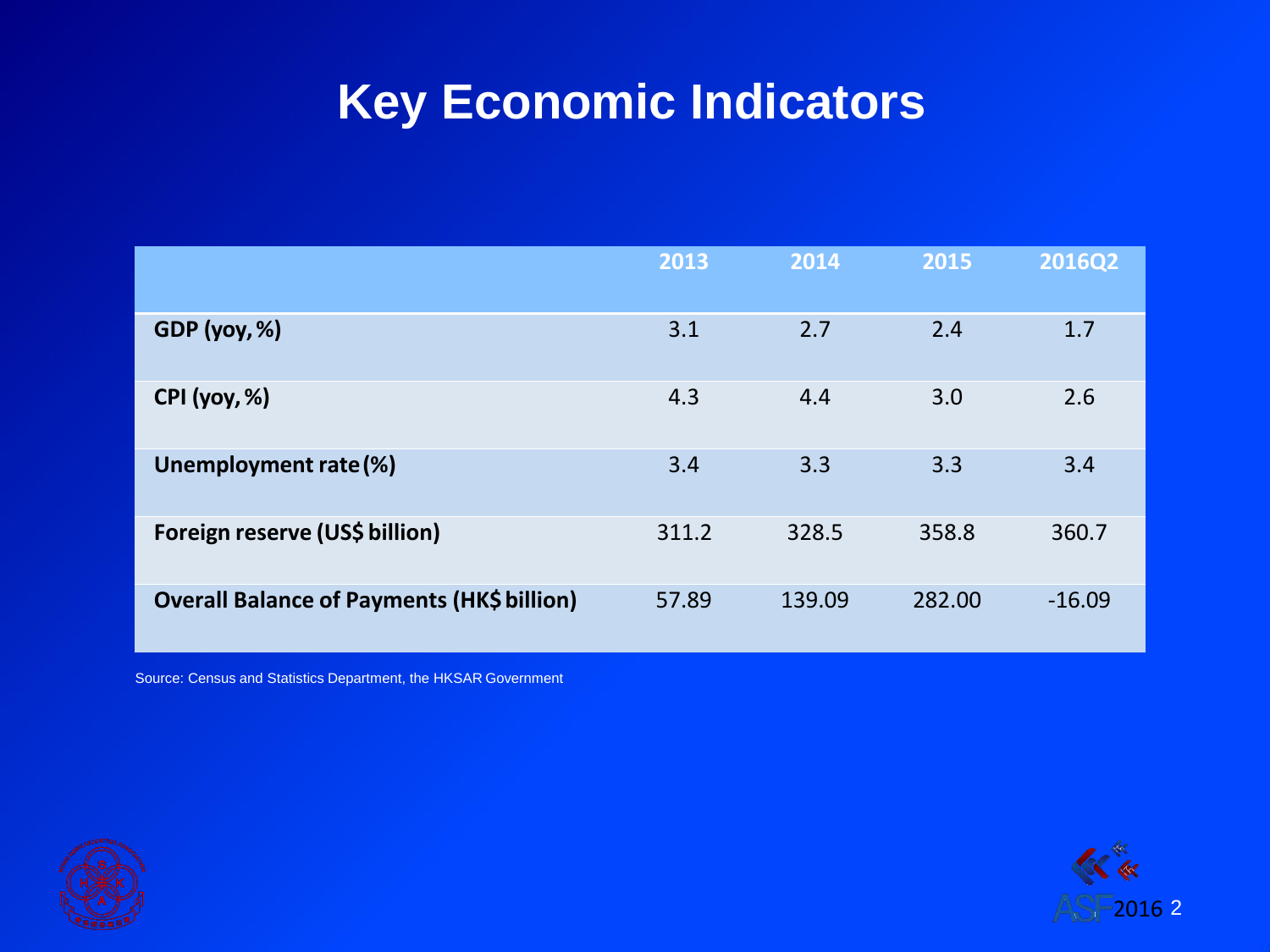#### **Year-on-year GDP Growth**



Source: Census and Statistics Department, the HKSAR Government – In chained (2014) dollars



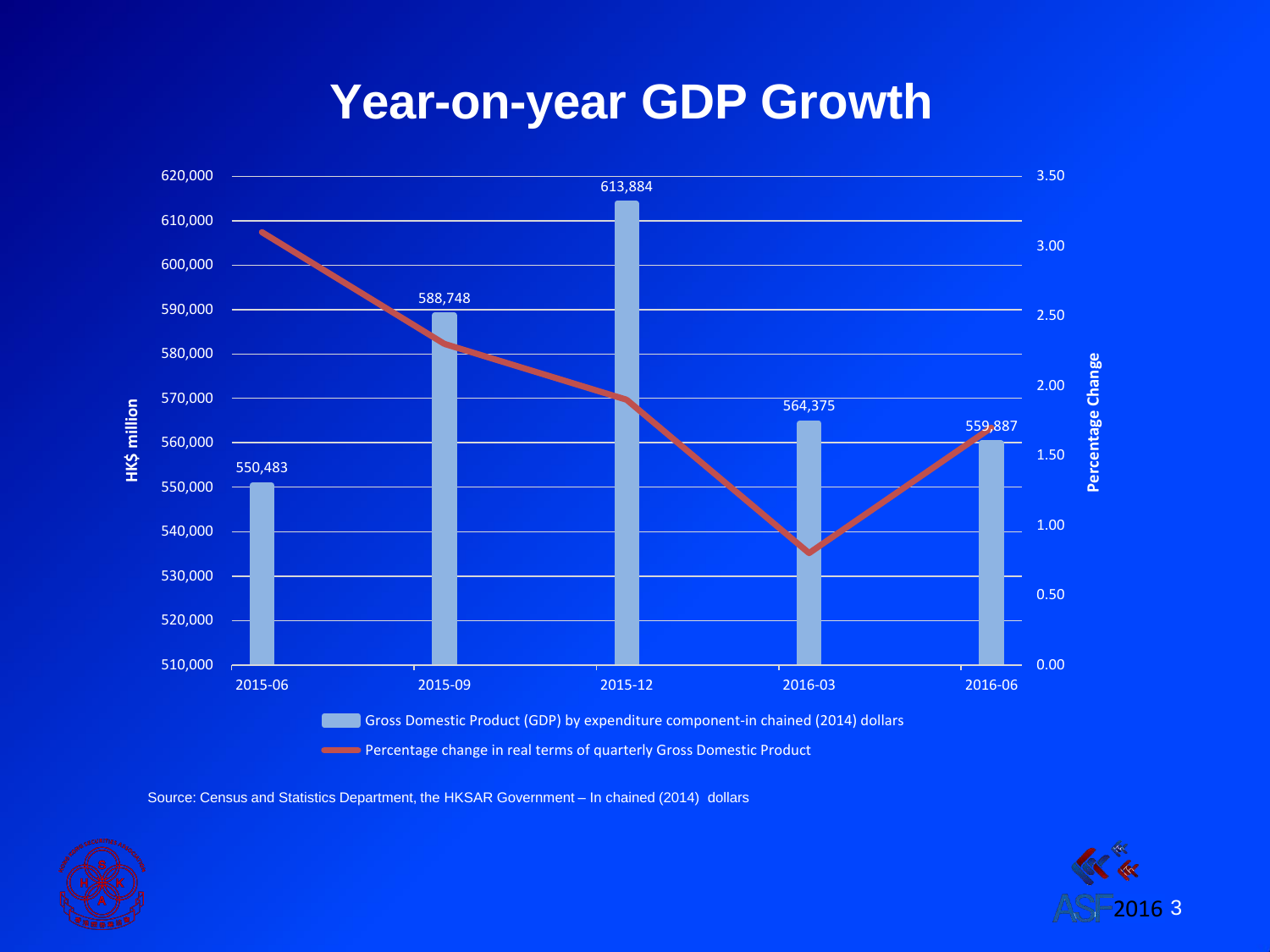## **Year-on-year Rates of Change in the Consumer Price Index**



Source: Census and Statistics Department, the HKSAR Government



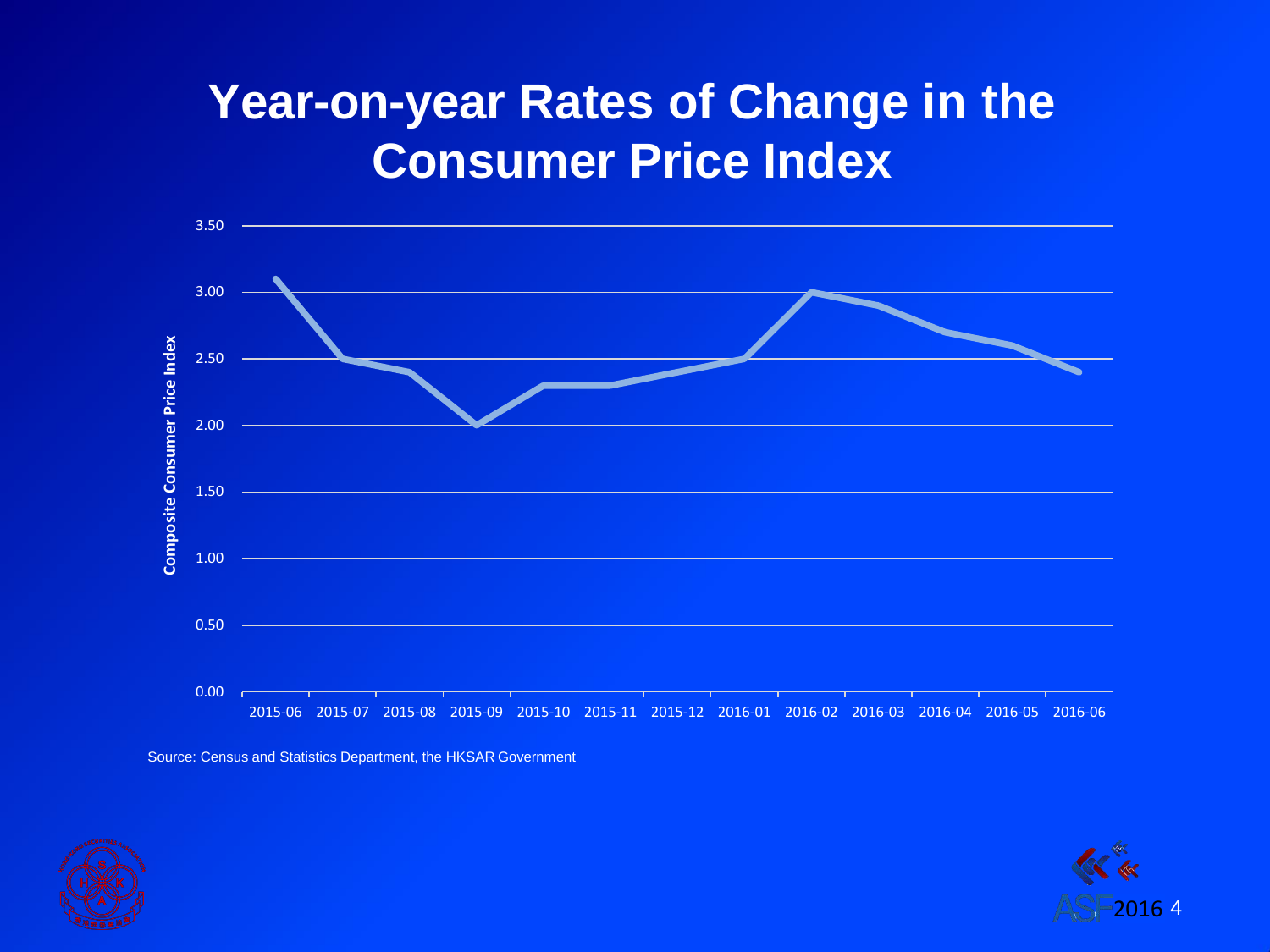## **Hong Kong Dollar Interest Settlement Rates**



Source: Census and Statistics Department, the HKSAR Government



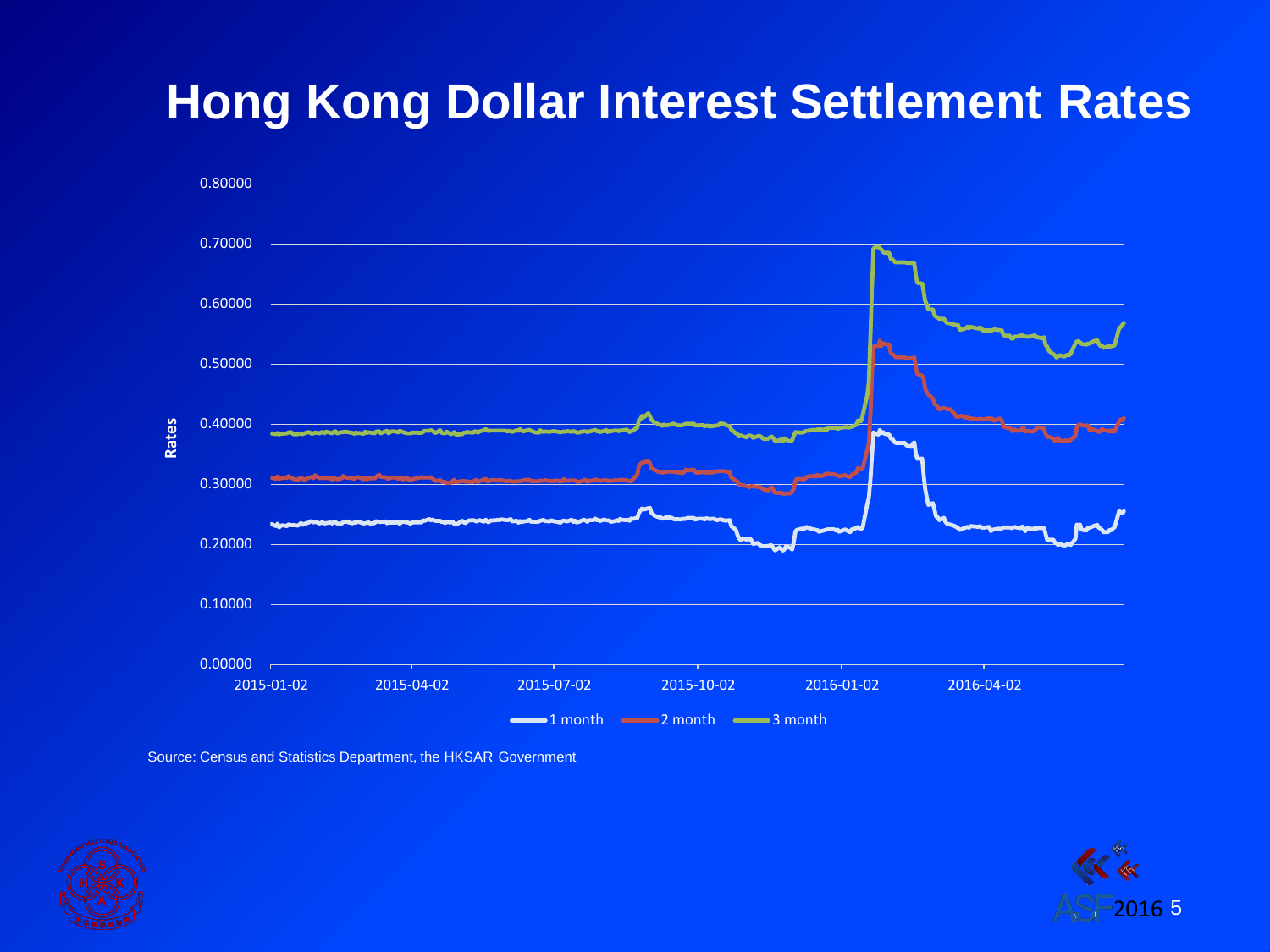## **SECURITIES MARKETS**



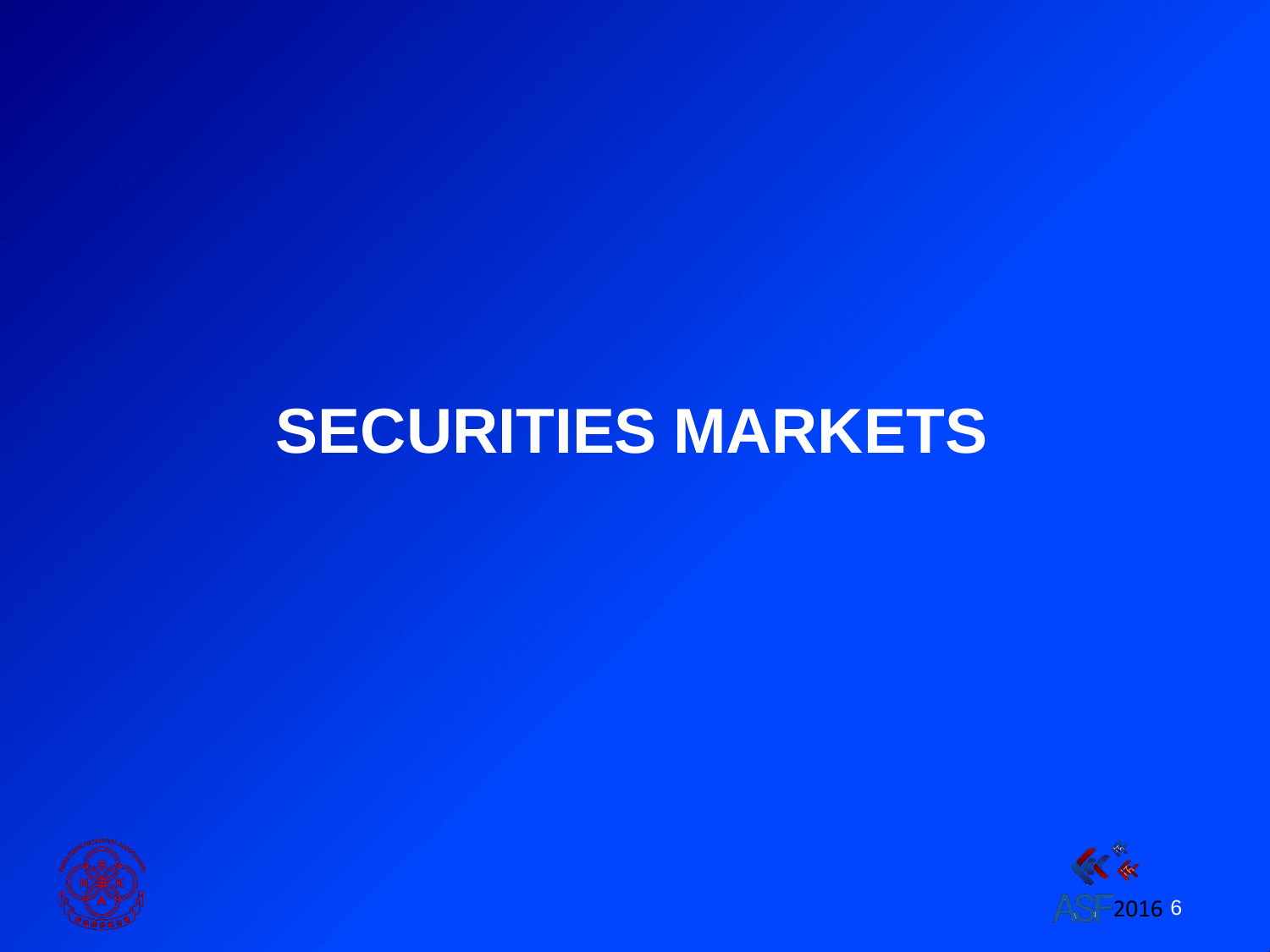## **Key Statistics of Securities Listed on SEHK**

|                                               | 2013   | 2014   | 2015   | 2016 (June) |
|-----------------------------------------------|--------|--------|--------|-------------|
| <b>Number of listed companies</b>             | 1,643  | 1,752  | 1,866  | 1,902       |
| Total market capitalization (HK\$Bil)         | 24,043 | 25,072 | 24,684 | 23,063      |
| <b>Number of listed securities</b>            | 8,522  | 9,060  | 9,015  | 8,497       |
| <b>Number of equity warrants</b>              | 8      | 10     | 13     | 13          |
| <b>Number of derivatives warrants</b>         | 4,715  | 4,938  | 4,590  | 4,070       |
| <b>Number of Callable Bull/Bear Contracts</b> | 1,620  | 1,579  | 1,630  | 1,547       |
| <b>Number of mutual funds</b>                 | 129    | 134    | 145    | 159         |
| <b>Number of debt securities</b>              | 403    | 640    | 762    | 797         |



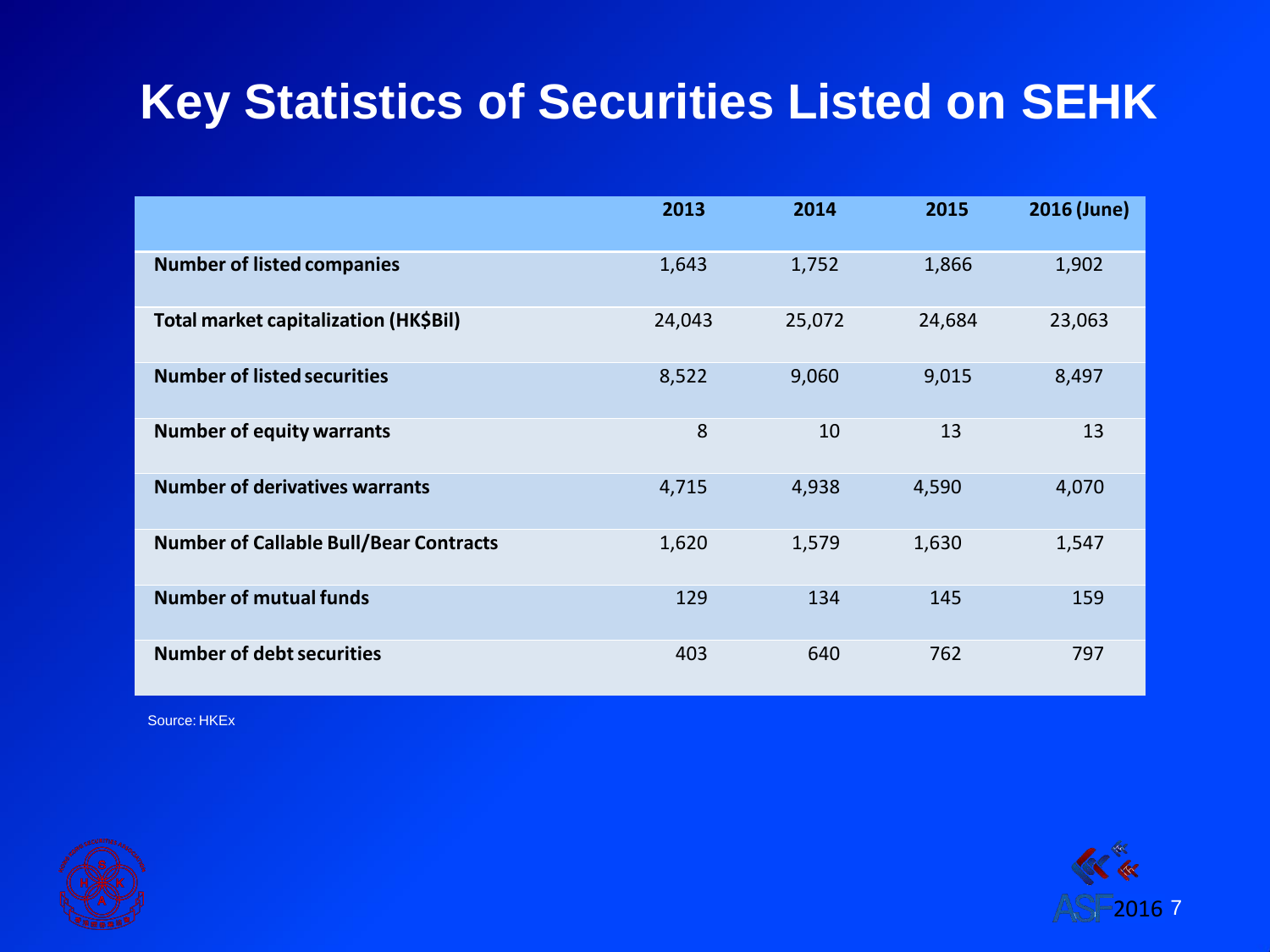#### **Total Fund Raised-Equity Capital Market**





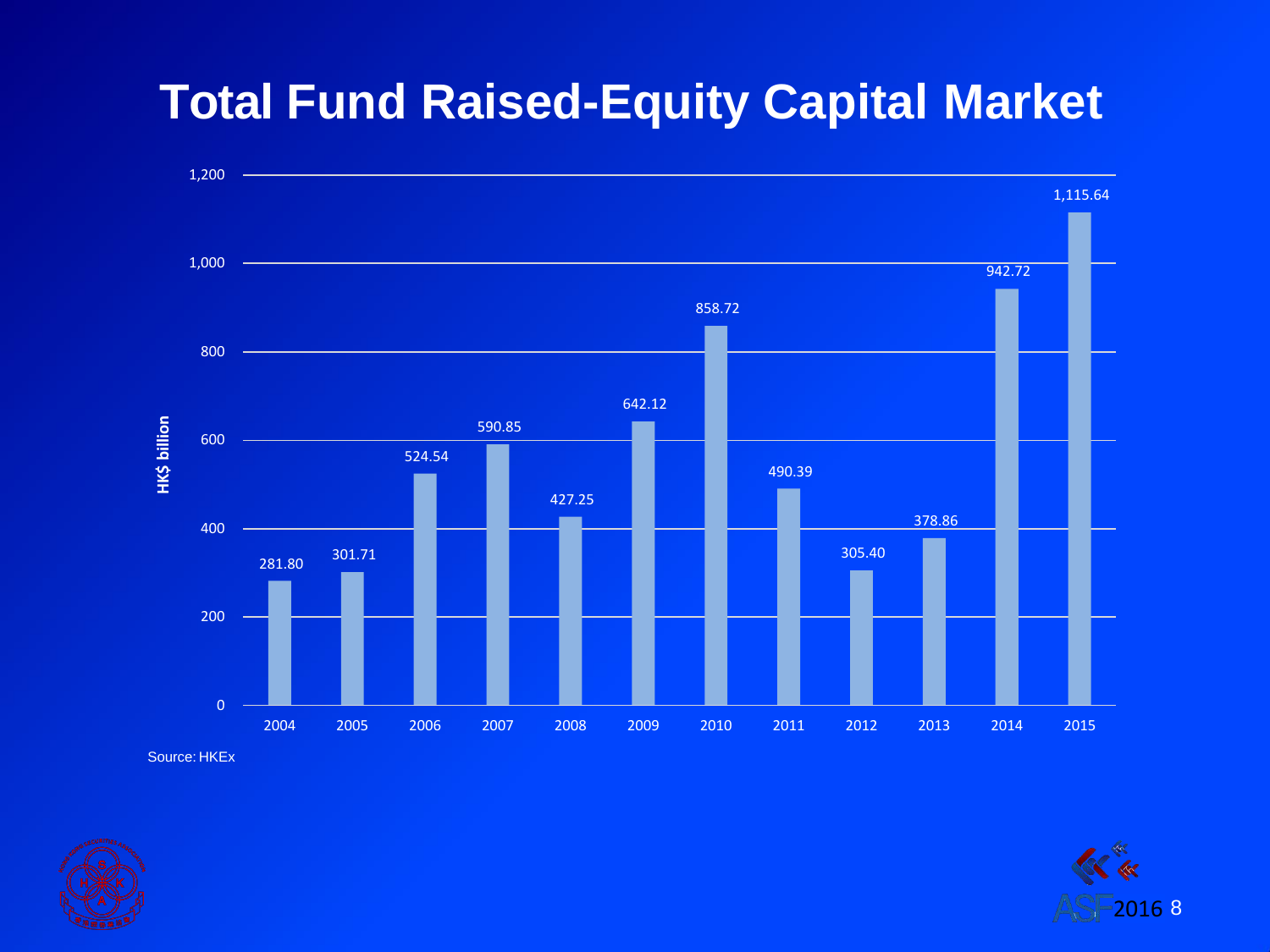#### **Number of IPOs and Fund Raised**





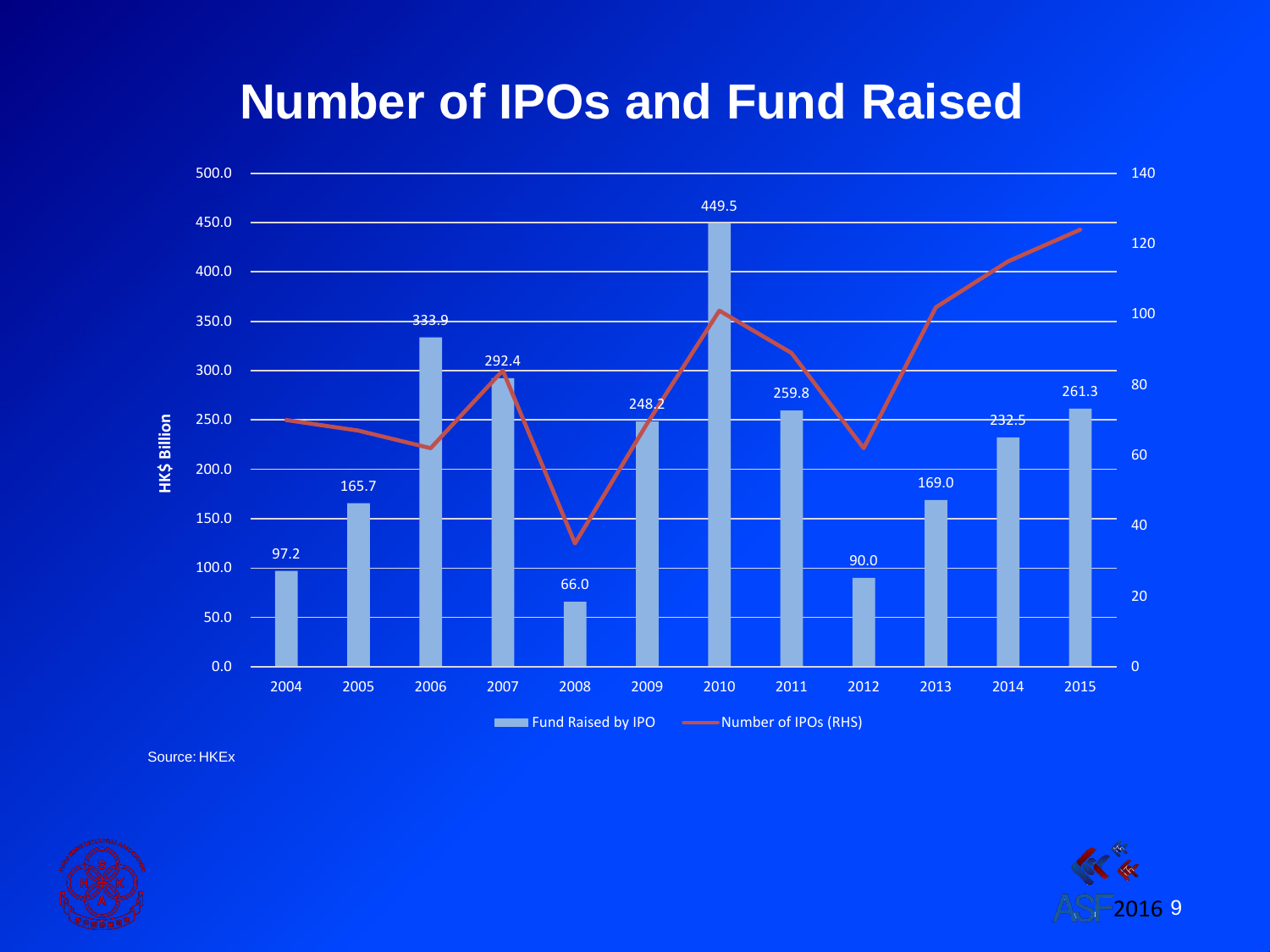## **2015 Global IPO League Table By Equity Funds Raised**





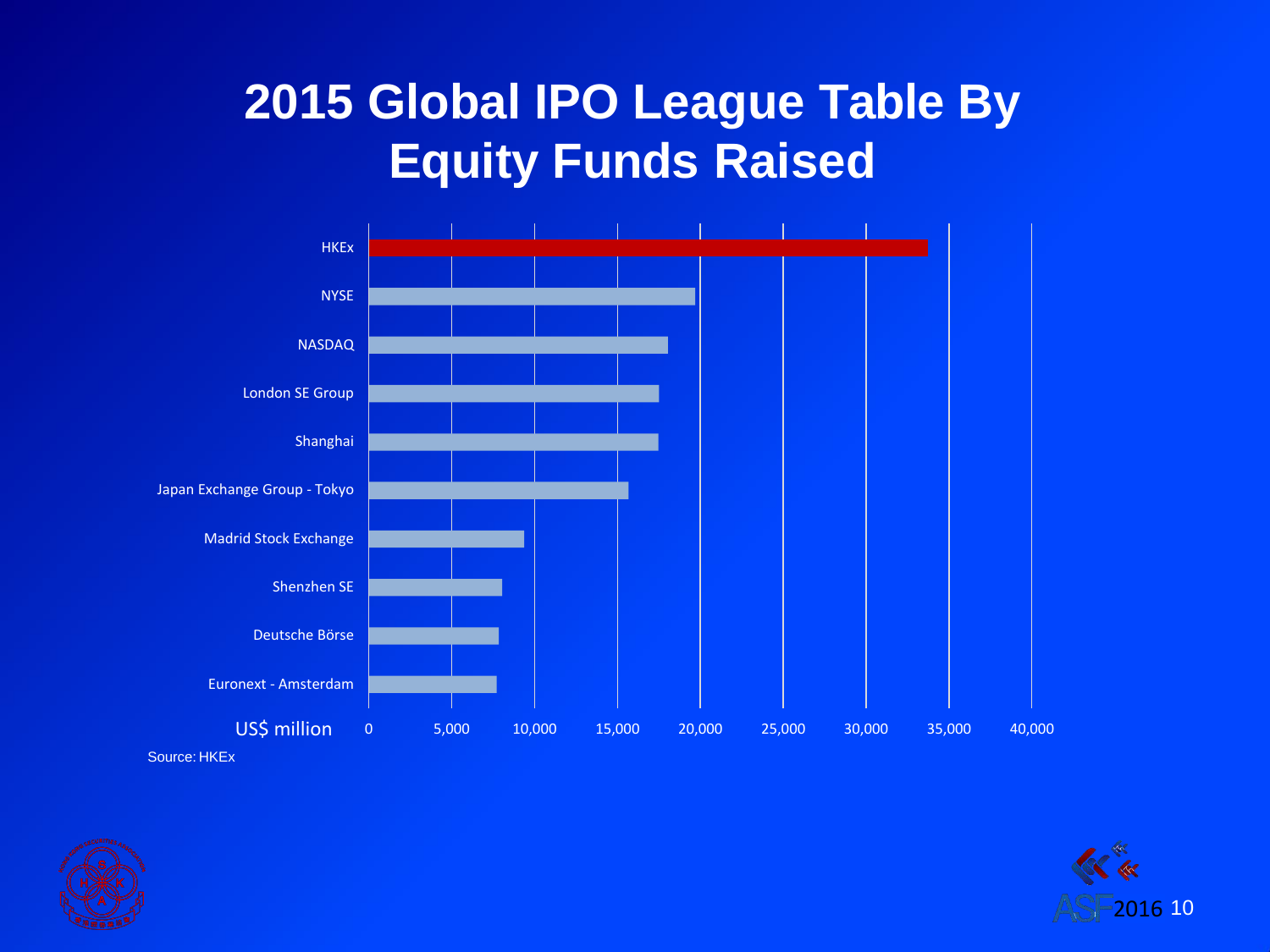#### **Movements of Hang Seng Index**





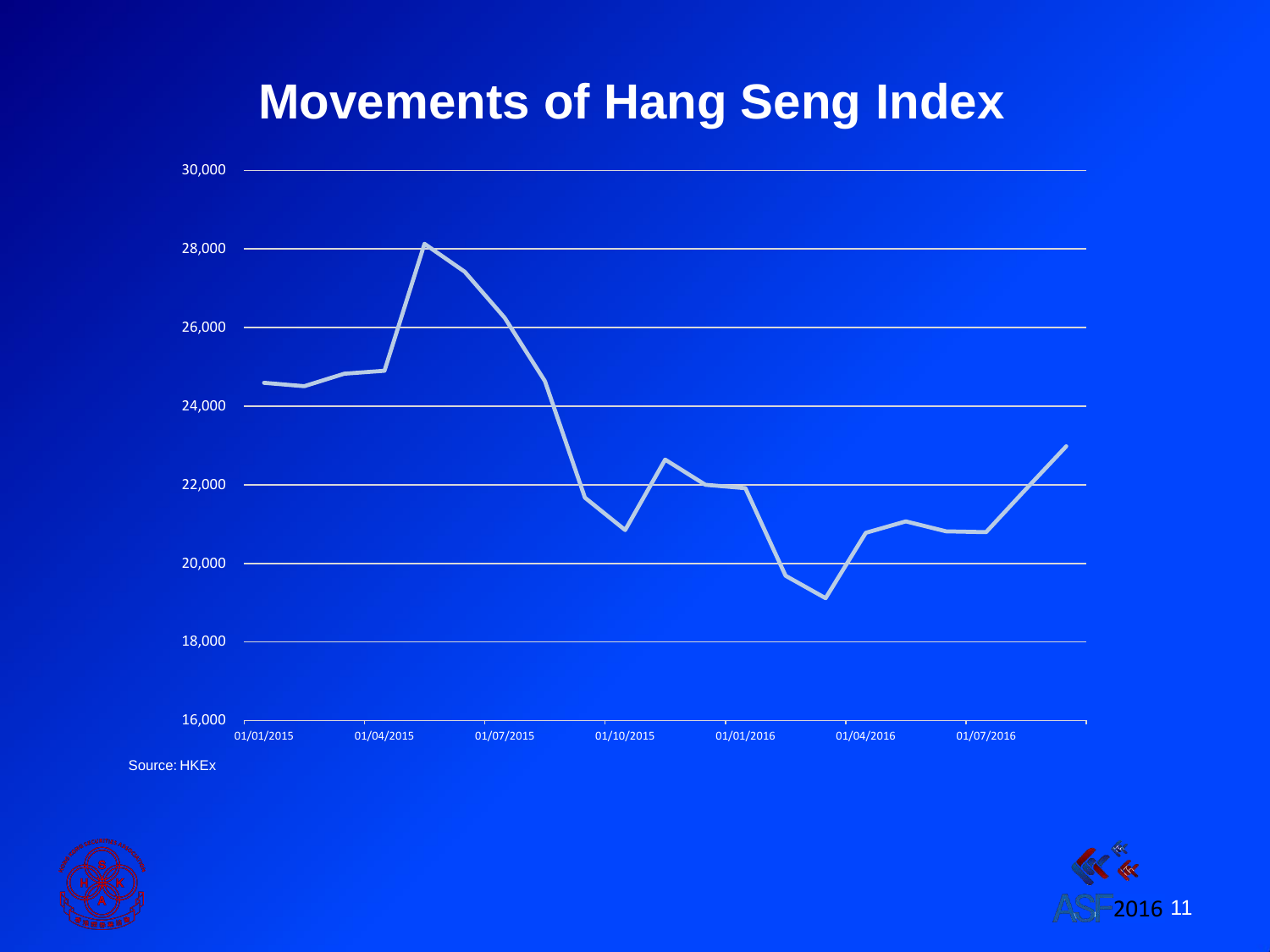## **Trading Statistics**





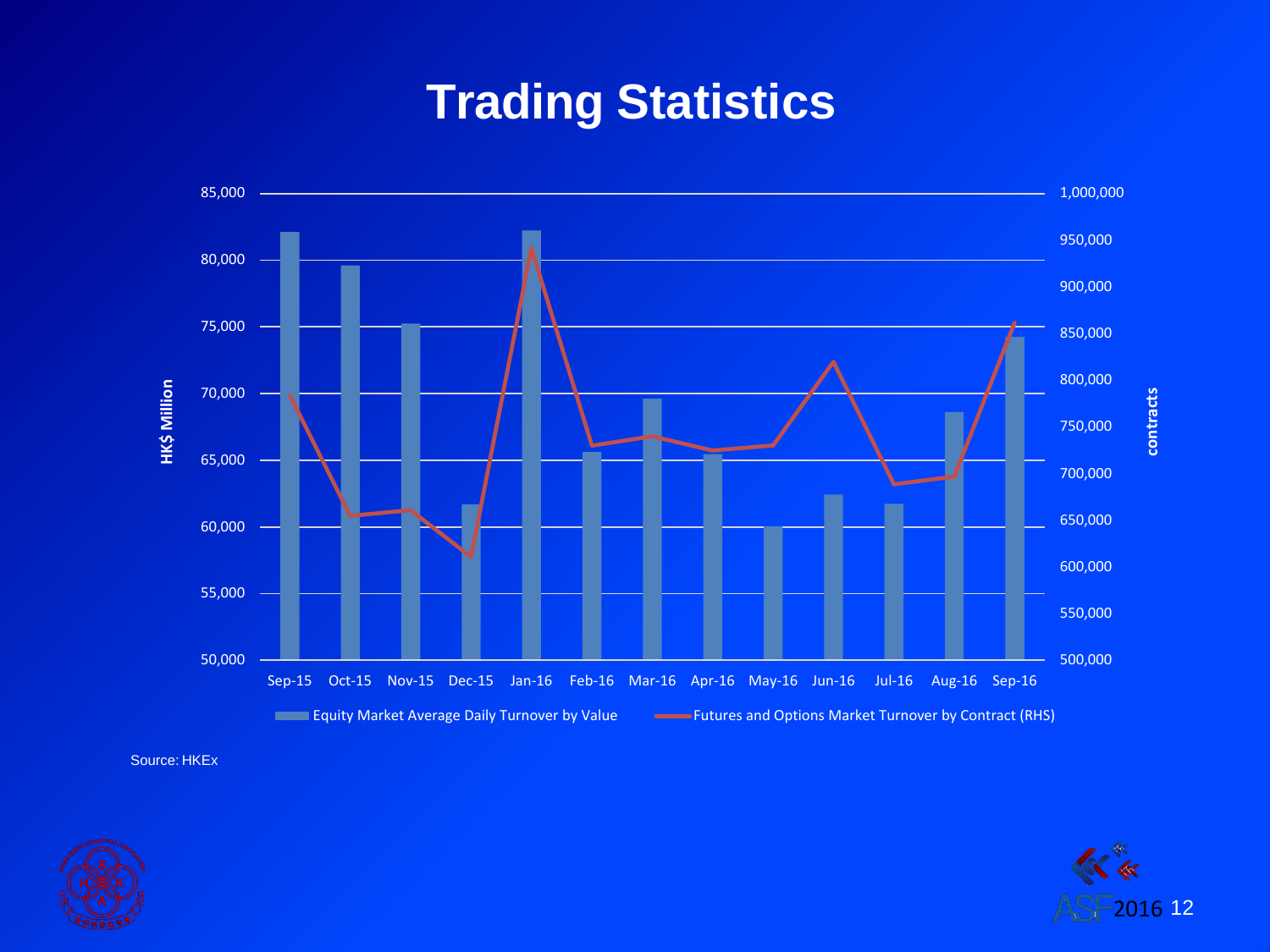## **Type of Investors**



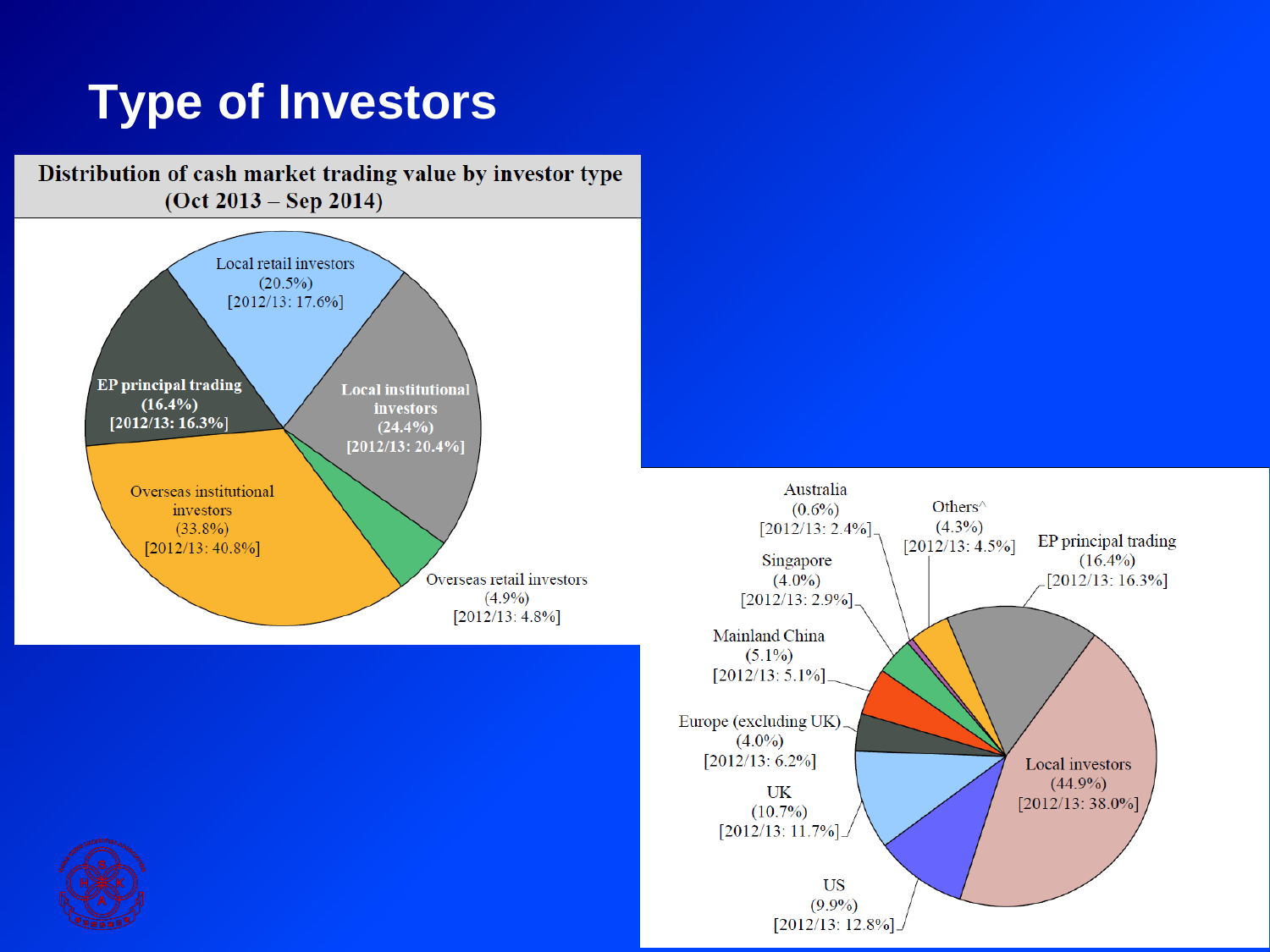## **MAJOR MARKET DEVELOPMENTS & Opportunities and Challenges**



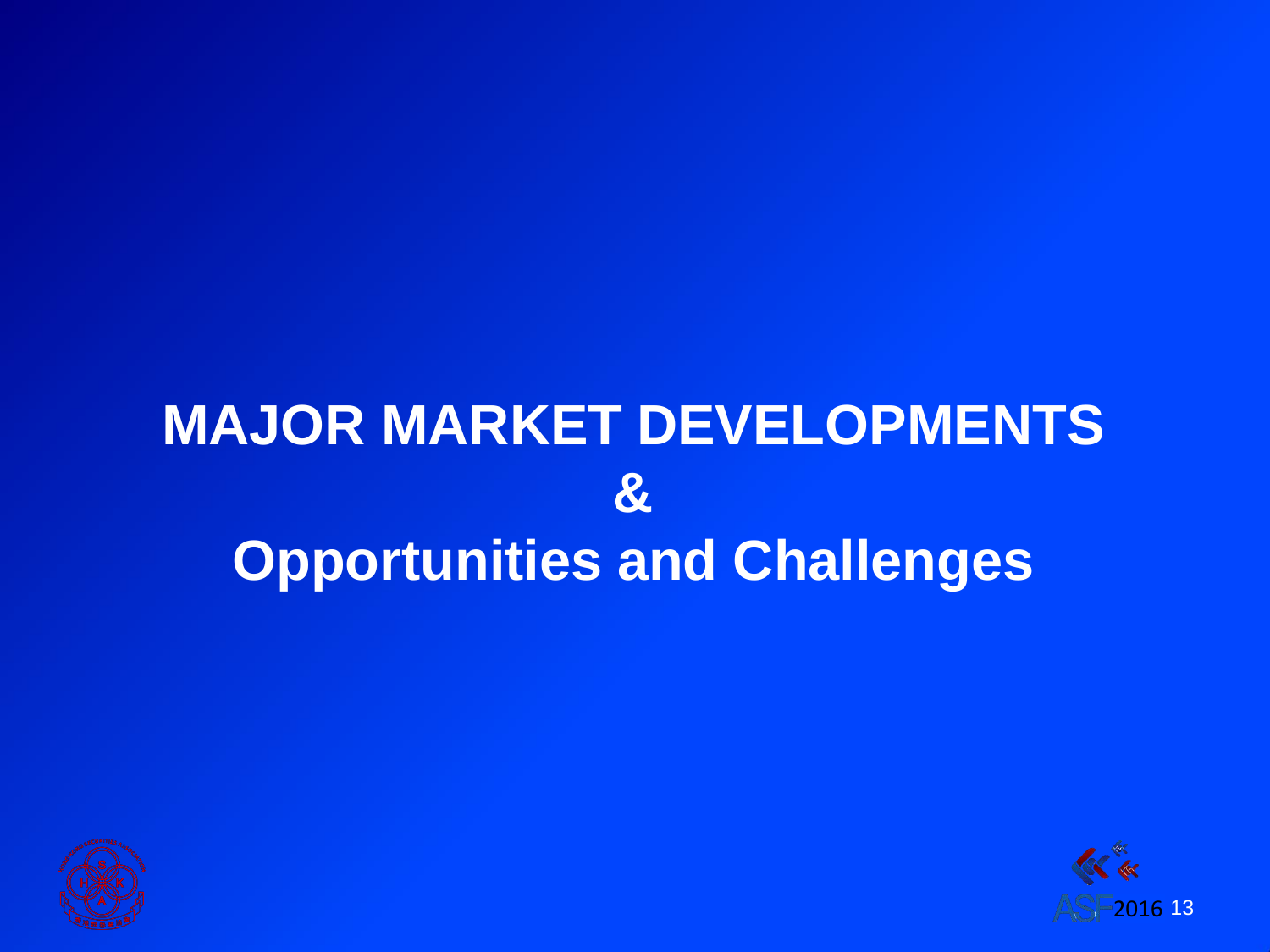## **Shenzhen – Hong Kong Stock Connect**





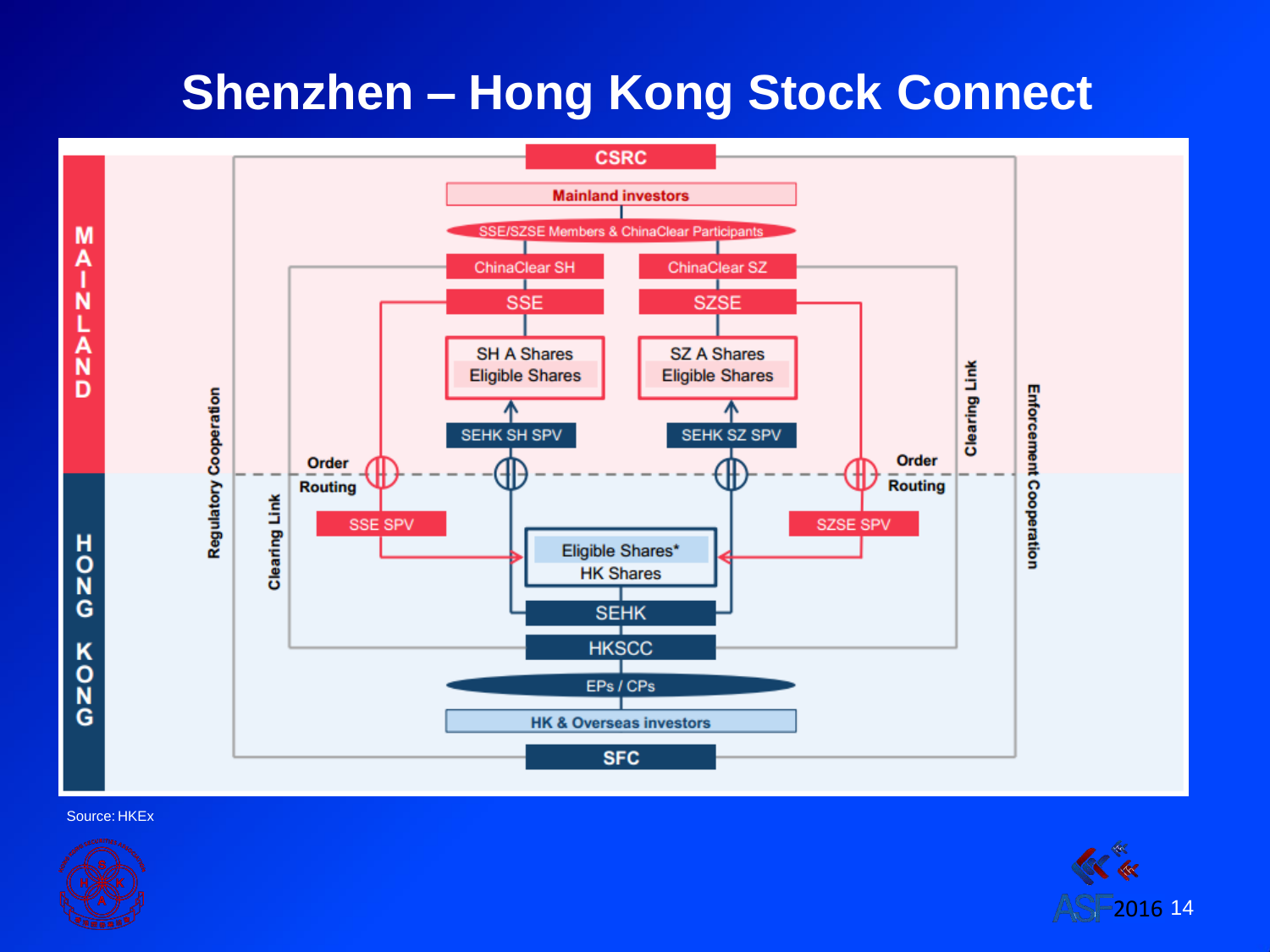## **Shenzhen – Hong Kong Stock Connect**

|                        | <b>Northbound</b><br><b>Trading of SZSE Securities</b> | <b>Southbound</b><br><b>Trading of SEHK Securities</b><br>(separately through SSE or SZSE) |
|------------------------|--------------------------------------------------------|--------------------------------------------------------------------------------------------|
| <b>Aggregate Quota</b> | <b>N/A</b>                                             | <b>N/A</b>                                                                                 |
| <b>Daily Quota</b>     | RMB 13 bn                                              | <b>RMB 10.5 bn</b>                                                                         |
| Source: HKEx           |                                                        |                                                                                            |

## There is no more Aggregate Quotas staring 2016!



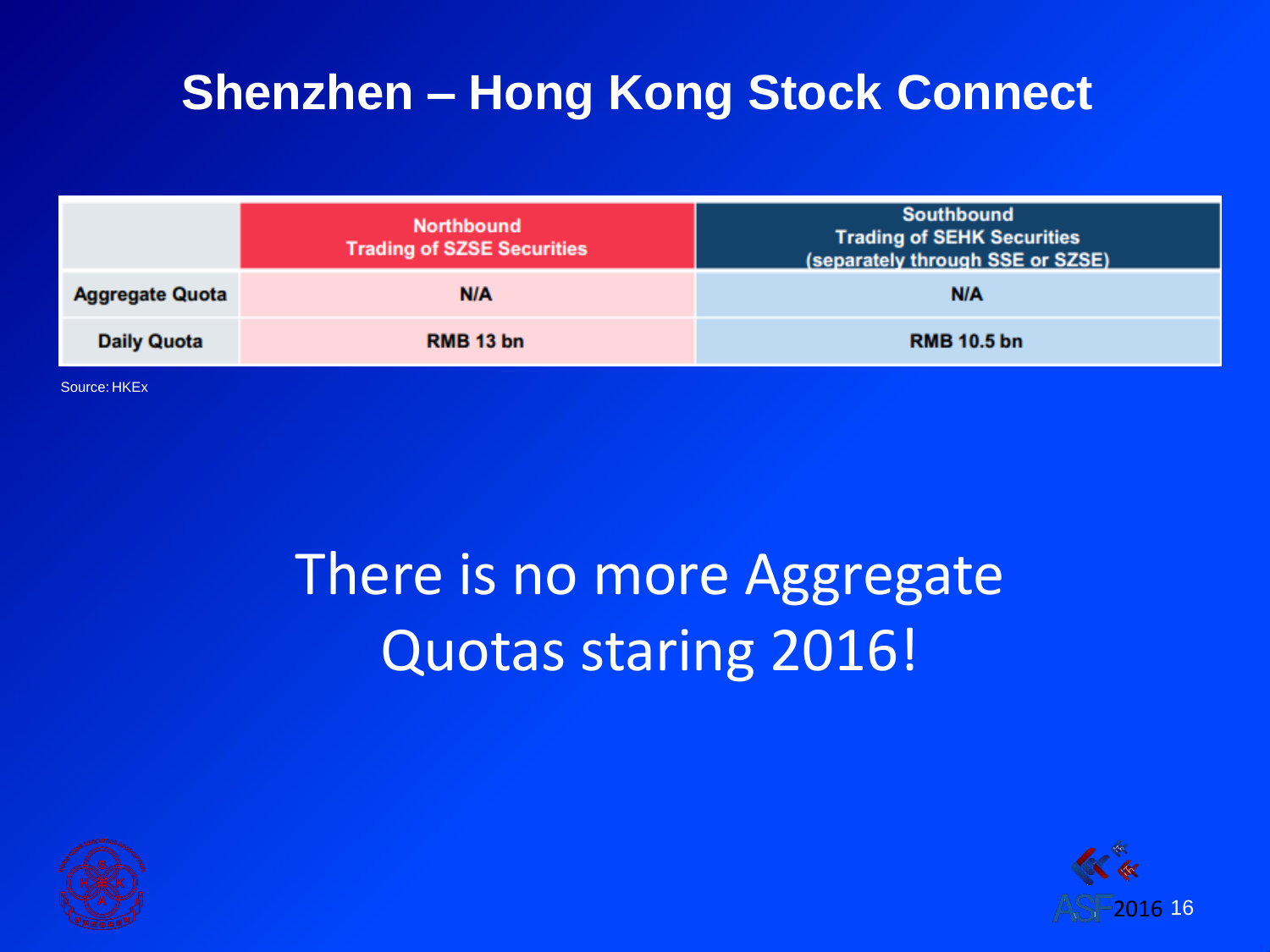## **Opportunities & Challenges**



2016

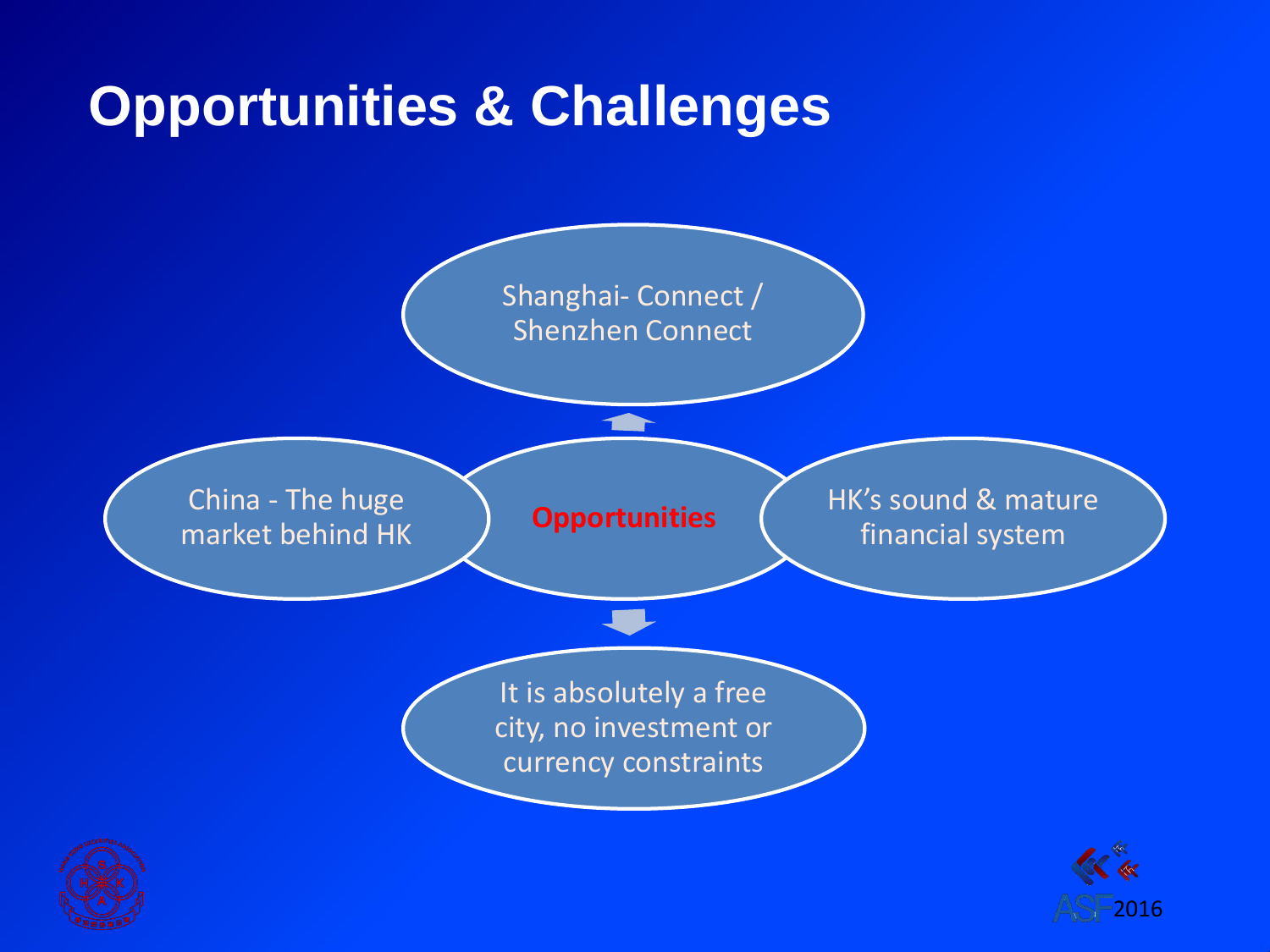## **Opportunities and Challenges**